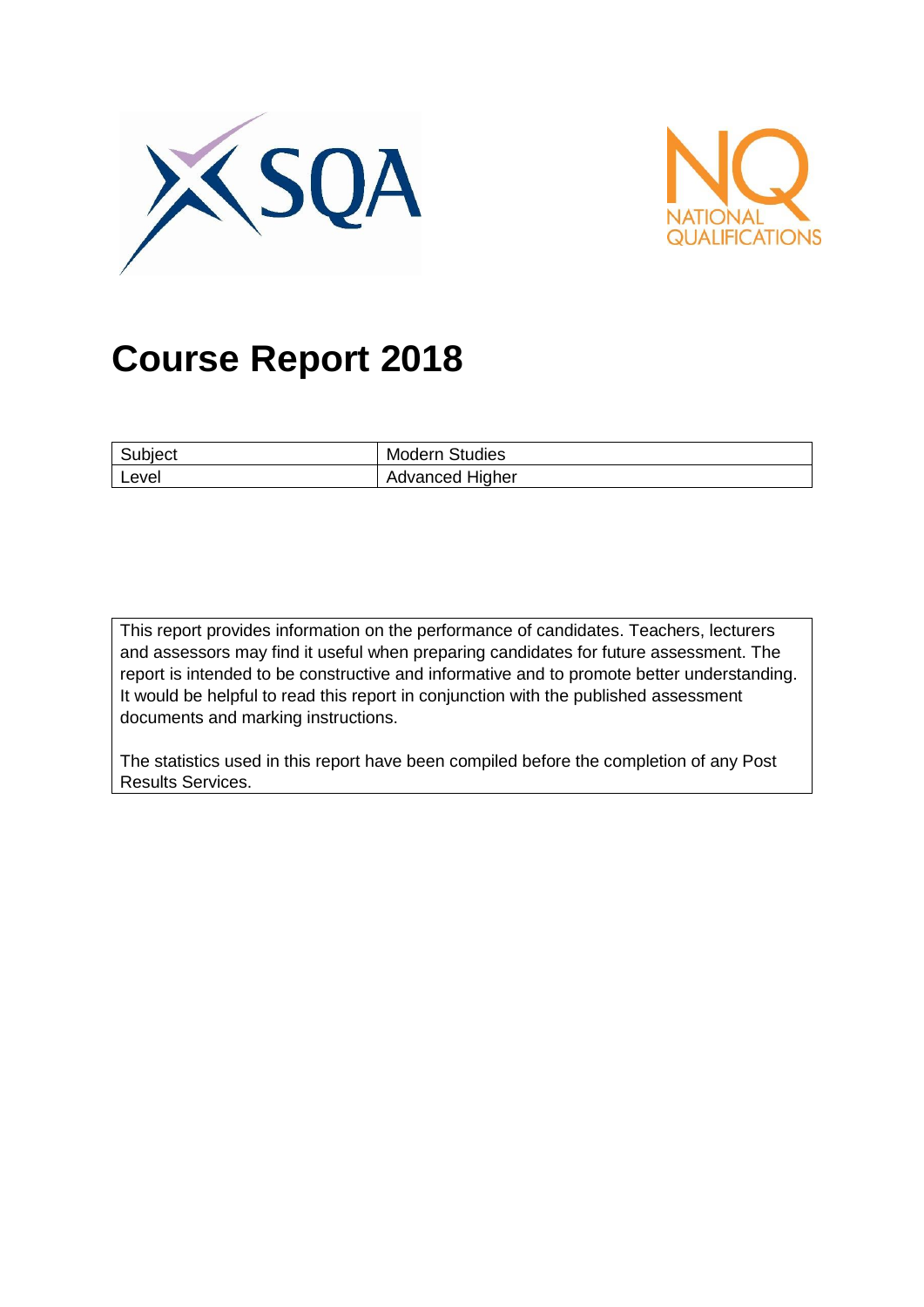## **Section 1: comments on the assessment**

### **Summary of the course assessment**

#### **Component 1: question paper**

The 2018 Advanced Higher Modern Studies question paper had a total of 90 marks and had two parts. Part A required candidates to answer two 30-mark extended-response questions from a choice of three. Part B contained two mandatory 15-mark questions: one research methods question and one source-stimulus question.

Section 1: political issues was the second most common area of study. Within this, 'power and influence' (Question 1) and 'living political ideas' (Question 2) were the most commonlyattempted questions.

Section 2: law and order remains the most popular area of study. Within this, 'understanding criminal behaviour' (Question 7) and 'responses by society to crime' (Question 8) were the most commonly-attempted questions by candidates.

Section 3: social inequality was not delivered by any centre. However, a small number of candidates incorrectly attempted questions from this section along with questions from other sections of the question paper.

The question paper performed in line with expectations, and feedback from the marking team and from practitioners suggested that the question paper was fair in terms of course coverage and overall level of demand.

#### **Extended-responses (Questions 1–3, 6–8 and 11–13)**

Similar structure and framing of the extended-response questions allowed candidates to access the questions and apply their knowledge to analyse, synthesise and evaluate the statements within the questions, while also attempting to make international comparisons. Direction within questions to include 'reference to the UK/Scotland and any other country/countries' supported candidates in adopting a comparative approach. The quality of the comparative analysis and evaluation differentiated candidates.

#### **Research methods (Questions 4, 9 and 14)**

Questions 4, 9 and 14 across all three sections referred to the same research methods surveys and official statistics. Candidates were familiar with both, which allowed them to draw on their knowledge and understanding to critically evaluate each. The quality of analysis, evaluation and the overall conclusion differentiated candidates.

#### **Source-based questions (Questions 5, 10 and 15)**

Source questions across the three sections were all from the polling company Ipsos MORI, ensuring the level of difficulty of question for candidates was similar, irrespective of their area of study. Source content allowed candidates to analyse, evaluate and comment on key aspects of validity and/or reliability including provenance, sampling approaches, recording approaches, source evidence, source omissions and contemporaneousness. The quality of analysis, evaluation and the overall conclusion differentiated candidates.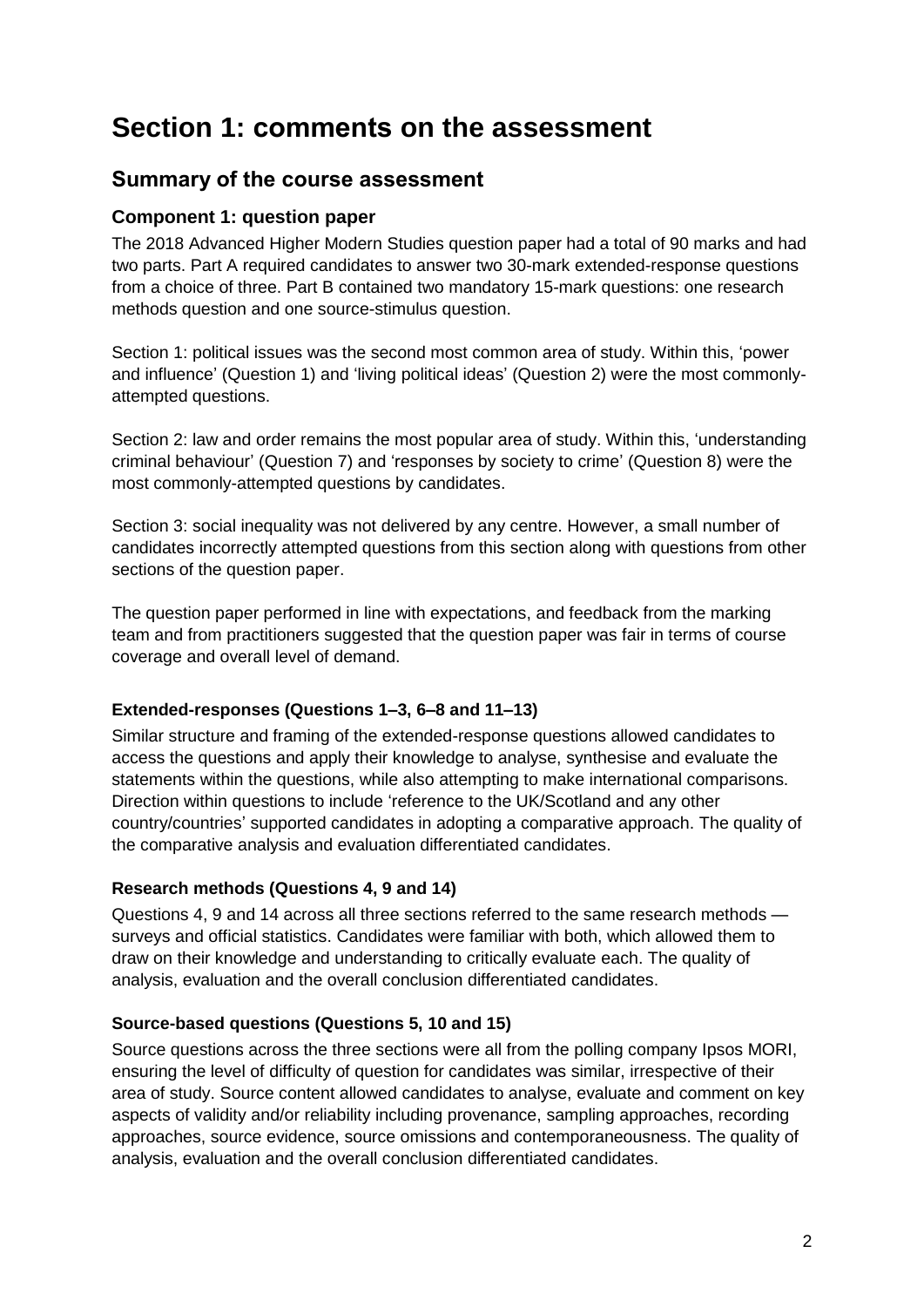#### **Component 2: project–dissertation**

This part of the course assessment had a total of 50 marks and consisted of a 5,000 word maximum project–dissertation undertaken by candidates. The project–dissertation performed as expected.

Most candidates used titles from the Advanced Higher Modern Studies 'approved list of dissertations' document available on the Advanced Higher Modern Studies subject page. Candidates who developed their own dissertation titles produced insightful dissertations on contemporary issues.

Most candidates are familiar with the project–dissertation's assessment criteria and develop an approach that fits with this. In presenting their findings, almost all candidates' project– dissertations attempt to:

- justify an appropriate, complex, contemporary political or social issue for research
- ◆ evaluate research methodology
- use a wide range of sources of information
- analyse the issue
- evaluate arguments and evidence
- synthesise information to develop a sustained and coherent line of argument, leading to a conclusion, supported by evidence
- organise, present and reference findings using appropriate conventions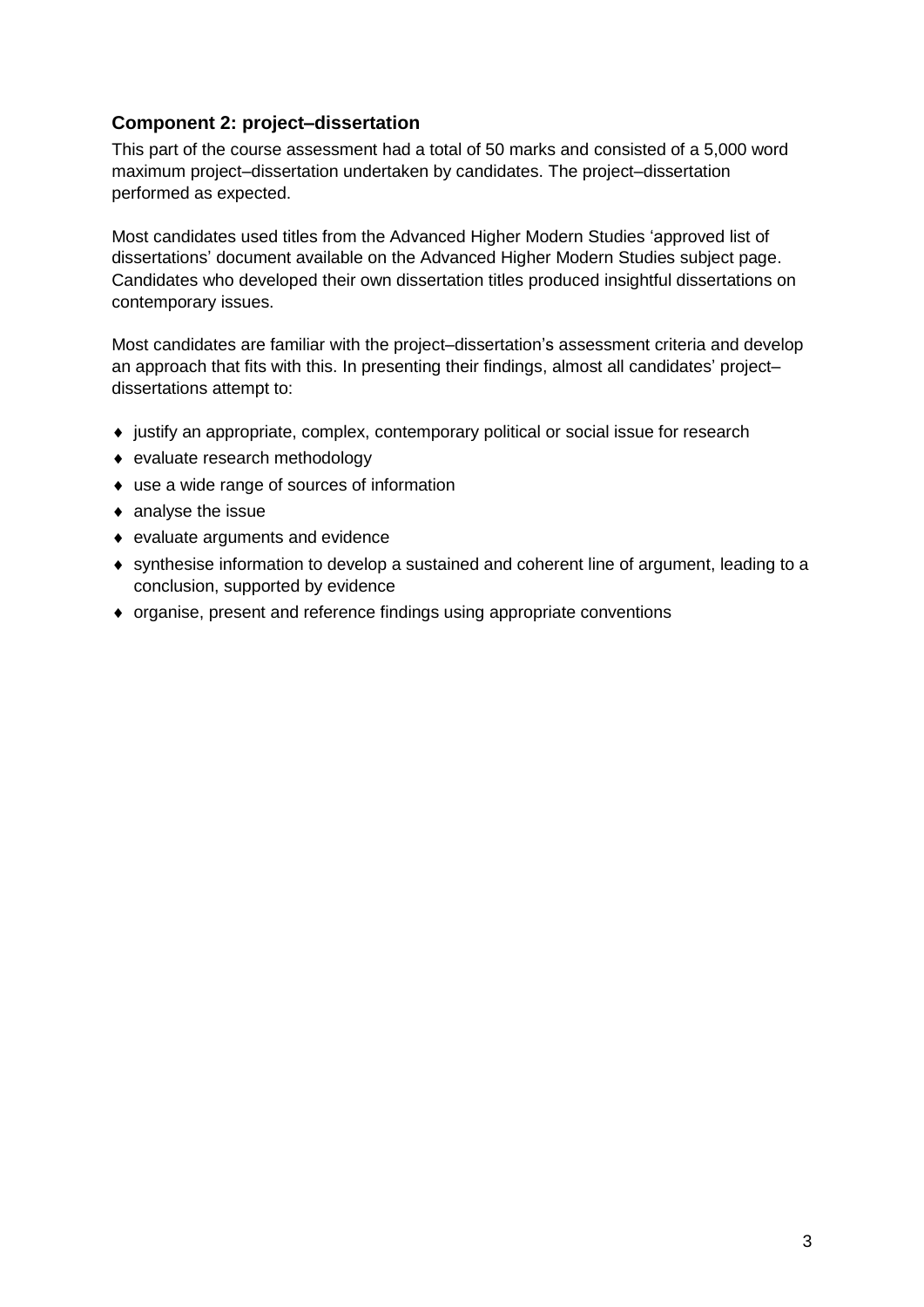## **Section 2: comments on candidate performance**

### **Areas in which candidates performed well**

#### **Component 1: question paper**

Most candidates displayed good political and social knowledge and understanding of the issues raised in the extended-response questions. Very few candidates were unprepared for the question paper.

#### **Extended-responses (Questions 1–3, 6–8 and 11–13)**

Across the assessable criteria for the 30-mark extended response, strong candidates produced high-quality answers containing the following features:

- **Analysis:** responses identified and analysed key factors which were developed and related to the question throughout the main body of the response. Contemporary supporting evidence was presented in support of analysis and evaluation with the source or origin attributed. Analysis of key issues integrated evidence from an international comparator to compare, contrast, analyse and evaluate the issue in relation to the UK/Scotland and other countries. High-quality responses also contained reference to ideas and/or theories or the academic arguments of others.
- **Comparison:** answers compared the UK/Scotland with a relevant comparator country or countries throughout the essay. Evaluative and overall conclusions commented on the extent of difference/similarity between the UK/Scotland and the comparator country or countries cited.
- **Evaluation:** responses provided implicit as well as explicit conclusions and considered and evaluated alternative views or theories in relation to the question. Overall conclusions were justified and included a reason for rejecting or accepting alternative arguments.
- **Synthesising information to structure and sustain lines of argument:** answers had a clear line of argument that flowed from an organised and logical sequence of ideas. A developed conclusion, rather than a summary, was offered which directly addressed the question and offered a judgement based on the evidence presented.

#### **Research methods (Questions 4, 9 and 14)**

Candidate performance was broadly in line with that of 2017. Most candidates correctly interpreted that the question required a comparison of the stated methods to reach an overall conclusion on which was most suitable. Strong candidates' responses often analysed an alternative method(s) to those stated in the question. High-quality answers also contained the following features:

 **Analysis:** quality analysis detailing knowledge of the benefits and limitation of using surveys and official statistics in research. High-quality analysis of surveys and official statistics which included supporting evidence from candidates' own knowledge, research experience or case studies of academic research. Examples of candidates' own use of this method as well as references to Survey Monkey, YouGov, Ipsos MORI and other polling organisations was relevant and highly credited. Analysis of approaches to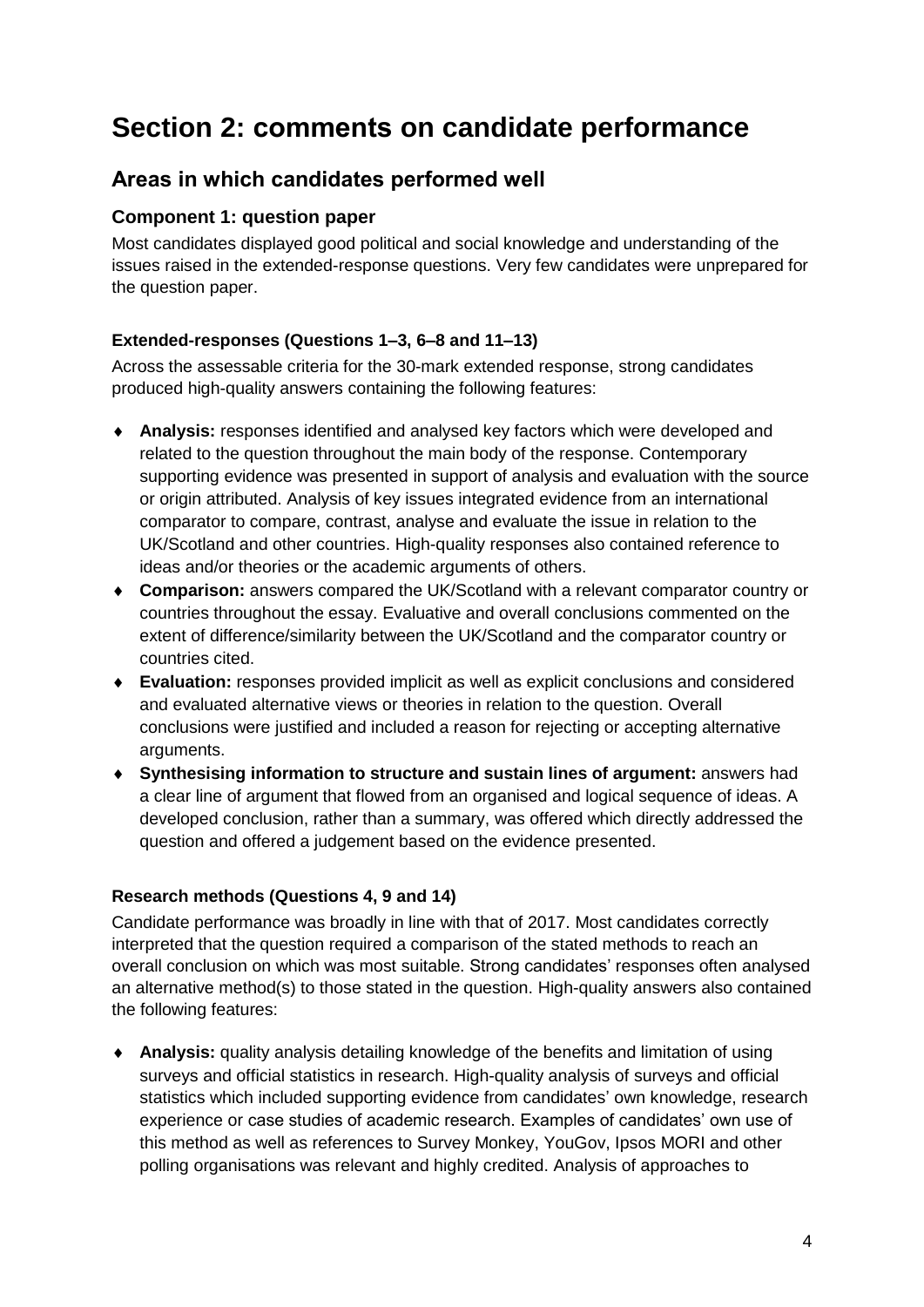conducting surveys, for example, online, by telephone or face-to-face, was also relevant and credible. Examples of official statistics referenced and analysed included Office for National Statistics (ONS), National Records of Scotland, UK and Scottish Government Statistics amongst others.

- **Evaluation:** responses which gained high marks considered the effectiveness of the research methods in relation to the scenario outlined in the question. High-quality responses also commented on ethical issues related to one or more of the research methods raised in their response. Common ethical issues commented on in relation to surveys included honesty, trust and anonymity. For full marks it was not necessary to refer to an alternative research method(s), however, many candidates referred to overt and covert participation, observation, focus groups or interviews in their answers.
- **Conclusion:** quality conclusions offered a clear judgement outlining candidates' preferred method in relation to the issue. Justification for preferring one method and reasons for rejecting the other method(s) was clearly and succinctly made.

#### **Source-based questions (Questions 5, 10 and 15)**

Although this was the question in which many candidates achieved low marks, high-quality answers contained the following key features:

- **Analysis of a source:** detailed knowledge of aspects of the source which affected its trustworthiness including provenance, source evidence, methodology, recording approach or date of publication. Balanced analysis considering strengths and weaknesses of the source, and detailed explanation of how this affected its' trustworthiness, were also made.
- **Evaluation of trustworthiness:** use of supporting evidence drawn from the source and candidates' own knowledge of social science research. Reference to alternative approaches that would increase the trustworthiness of the source.
- **Conclusion:** a clear conclusion stemming from a coherent line of argument leading to a balanced overall judgement on the extent to which the source was trustworthy.

#### **Component 2: project–dissertation**

In the project–dissertation, high quality responses contained the following features across the assessable criteria:

- **Justifying an appropriate, complex, contemporary political or social issue:** titles, hypotheses and aims were logical, linked and supported analysis and evaluation of a contemporary Modern Studies issue. Candidates explained the contemporary political or social relevance of the issue and its local, national and/or global significance and referred to up-to-date issues or events related to the issue. The introduction justified the aims and outlined the line of argument and coverage to come.
- **Evaluating research methodology:** quality responses offered a balanced evaluation of a select range of methods used by the candidate. High-quality analysis and evaluation commented on the strengths and weaknesses of the methods, made comment on ethical issues and considerations surrounding candidates' selected methodologies and commented on ways in which the use of one of their methods could be improved upon.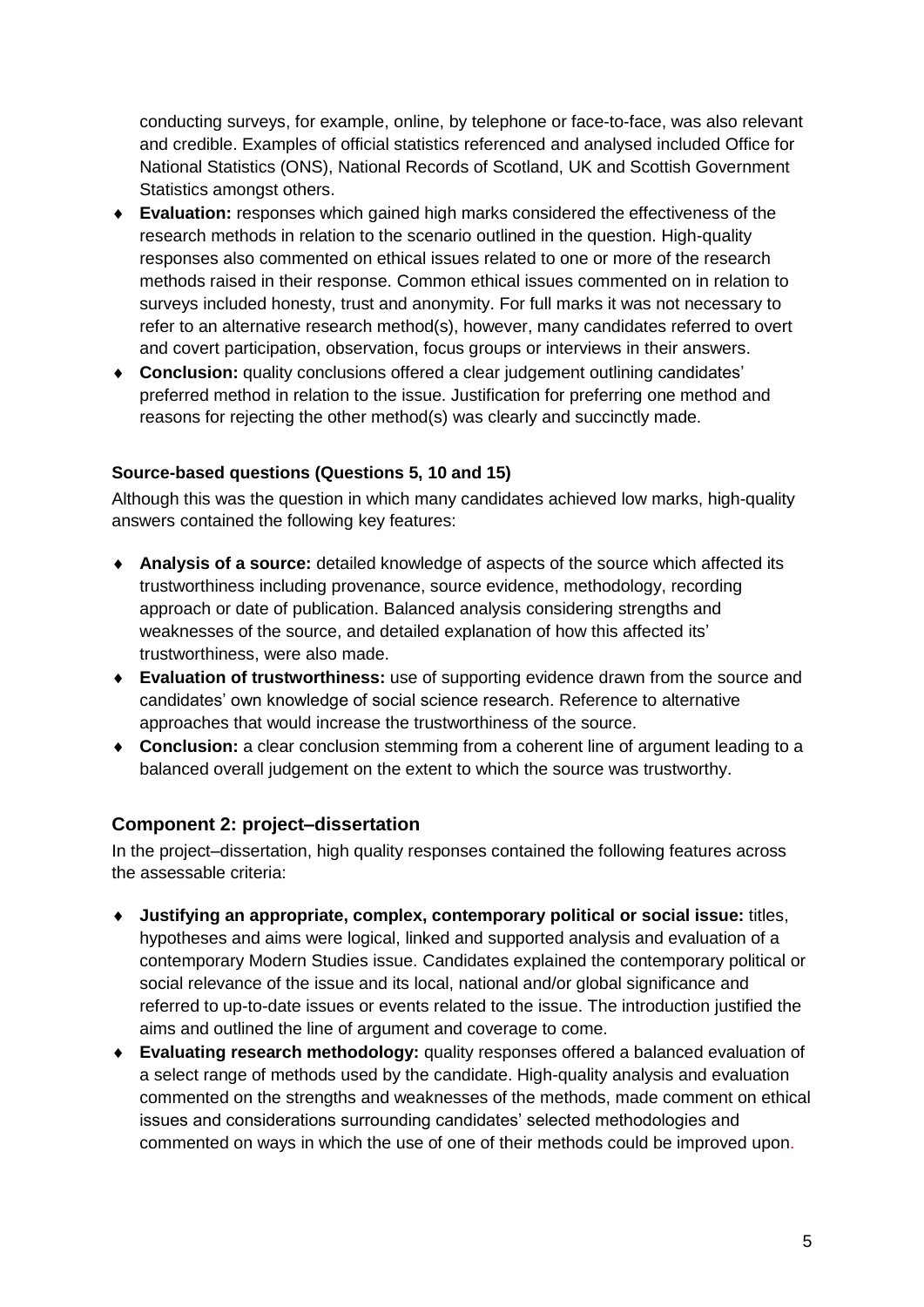- **Using a wide range of sources of information:** high-quality project-dissertations employed a wide and varied range of primary and secondary sources of information. Primary sources of information were accurately referenced, academically evidenced in the appendices, and integrated into the main body of the dissertation.
- **Analysing the issue:** analysis of key issues lead to evaluative comments, which were supported by contemporary evidence, case studies, statistics, theories or examples.
- **Evaluating arguments and evidence:** quality project-dissertations included implicit and explicit evaluations and conclusions. Arguments which supported the stated hypothesis as well as alternative views were presented and evaluated, with it being clear which arguments were accepted and which were discounted.
- **Synthesising information to develop a sustained and coherent line of argument, leading to a conclusion, supported by evidence:** candidates who produced highquality project-dissertations made evaluations or conclusions consistently within chapters, at the end of each chapter, and in their overall conclusion. Points raised within aims and/or chapters built towards and linked to the overall conclusion.
- **Organising, presenting and referencing findings using appropriate conventions:** candidates who achieved high or full marks in this element presented a well-organised bibliography, which presented source types in a clear and logical manner. References were consistent and in the style of footnotes or parenthetical citations. Appendices included detail on the origin and provenance of the primary or secondary information. Information from appendices was used and referenced in the main body of the projectdissertation.

### **Areas which candidates found demanding**

#### **Component 1: question paper**

#### **Extended-responses (Questions 1–3, 6–8 and 11–13)**

Some candidates fail to refer to an international comparator(s) or make only cursory reference to another country, as in previous years. Coverage focused solely on the UK/Scotland is awarded a maximum of 5 out of the 8 marks available in the 'analysis' element and 0 marks for the 'comparison' element. Weaker responses by candidates describe rather than analyse the issue, tend to lack supporting evidence, and often present a one-sided interpretation of the issue. Difficulties in answering extended-response questions are clearly often because of candidates' limited understanding of the issue. This leads to unprepared candidates trying to turn the question to fit a pre-prepared answer rather than answering the question set.

Common weaknesses shown by candidates in relation to specific extended-response questions were as follows:

#### **Question 1 — power and influence**

*'The media is now the dominant influence on the political process.'* Discuss.

Weaker responses by candidates to this question narrowly focused on the media's influence on voting behaviour and failed to consider wider aspects of the political process such as policy and legislation. One-sided responses which argued the media was wholly influential and failed to consider alternative views, considering limitations of the media's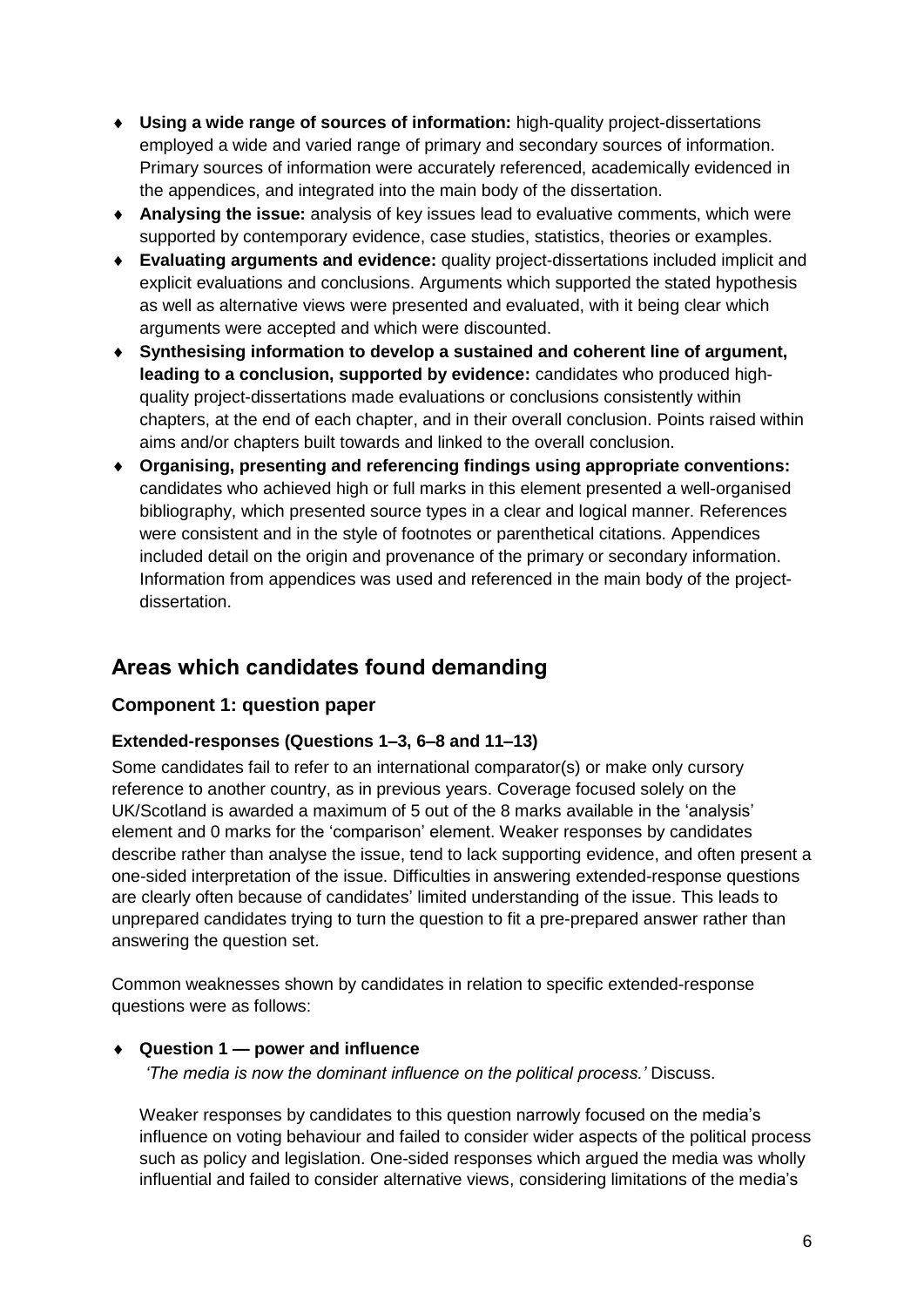influence, were limited in the mark that they could be awarded. Failure to discuss other influences on the political process, for example, that of pressure groups, was also a common feature of these weaker responses.

#### **Question 2 — living political ideas**

*'The age of ideologically driven parties is over.'* Discuss.

Some candidates' coverage in their responses to this question was too historical and focused solely on UK and US political parties from the Thatcher, Reagan, Bush or Blair era. Such responses lacked analysis and evaluation of political parties' contemporary ideological policies and position which limited the mark that could be awarded.

#### **Question 3 — political structures**  *'The Executive dominates all branches of government.'* Discuss.

Some candidates' analysis narrowly focused on Executive and Legislative relationships. Failure to analyse or evaluate the Executive's relationship with the judicial branch of government lead to narrower and weaker responses.

## **Question 6 — understanding the criminal justice system**

*'Putting privacy concerns above public safety is unacceptable.'* Discuss.

Several candidates mistakenly answered this question when it was clear that they had not studied this topic as part of their course. Weak answers discussed privacy issues and public safety in isolation and failed to consider the broader consequences of national security responses in relation to human rights and civil liberties. Some candidates failed to support analysis with concrete, contemporary examples.

#### **Question 7 — understanding criminal behaviour**

*'Criminals are the product of their environment.*' Discuss.

Many answers simply described a list of theories or causes of crime and failed to engage with the question by discussing 'environment' in any meaningful way. Poor responses also lacked critical analysis, direct reference to supporting or contradictory evidence and failed to consider any international contexts.

#### **Question 8 — responses by society to crime**

*'The best response to criminal behaviour is to be tough.*' Discuss.

Weak candidate responses often lacked balanced analysis of the issue and simply described problems of prisons and benefits of non-custodial approaches. Weaker responses failed to acknowledge the positive role prison plays in tackling criminal behaviour or the limitations of non-custodial approaches.

#### **Research methods (Questions 4, 9 and 14)**

Many candidates simply described advantages and disadvantages of the stated methods and lacked development or supporting exemplification. This approach lacked consideration of the scenario outlined in the question and limited the marks awarded. Weak responses also failed to comment on ethical issues associated with one or more of the research methods discussed. The poorest responses failed to offer any overall conclusion and were awarded 0 of the 3 marks in this element.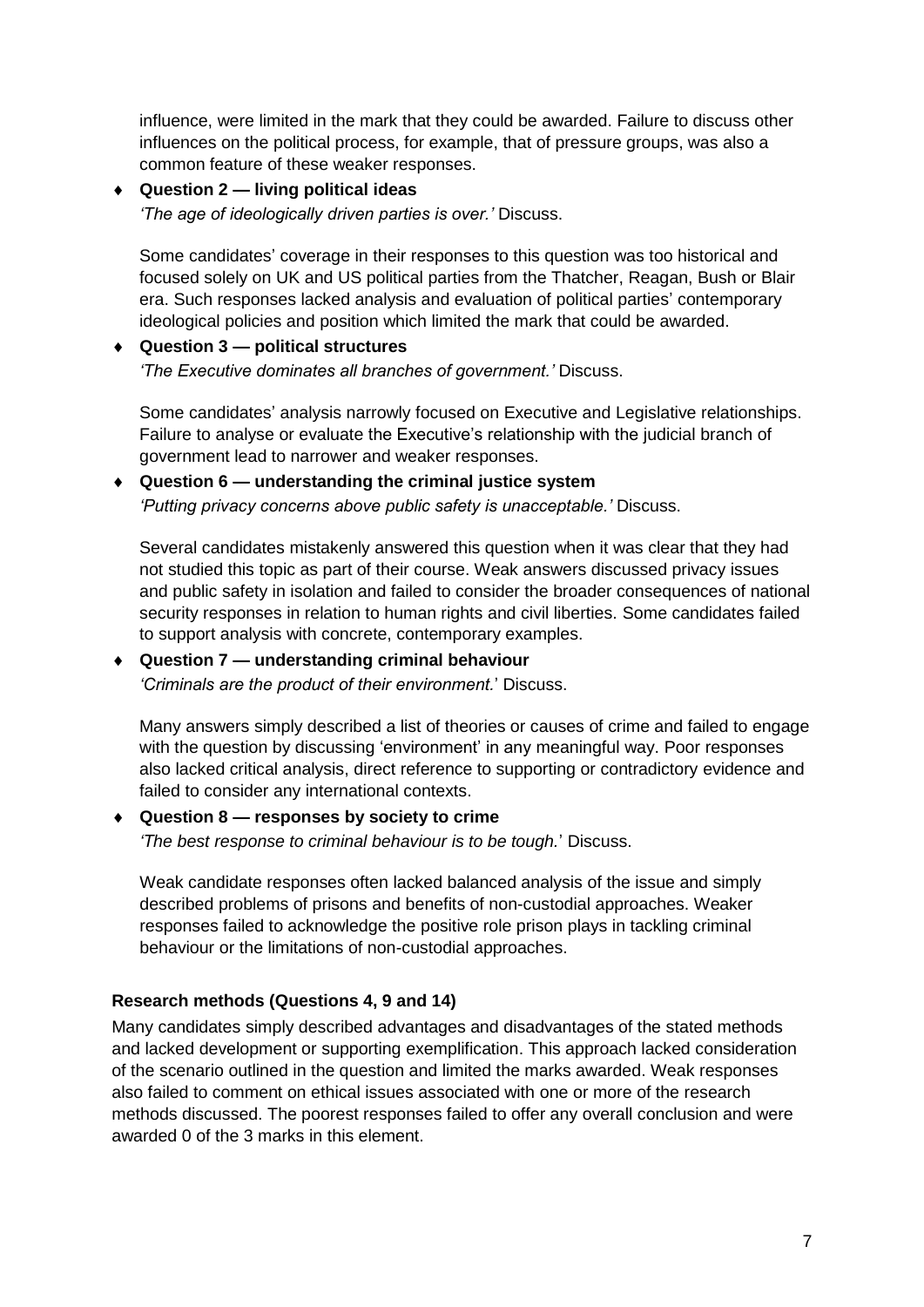#### **Source-based questions (questions 5, 10 and 15)**

Weak responses by candidates simply described source content and inferred the strengths and weaknesses of the source rather than discuss them in detail. Weak responses also lacked supporting evidence from the candidate's own knowledge of social science research. The poorest responses failed to offer any overall conclusion and were awarded 0 marks out of the 3 marks available for this element of the question.

#### **Component 2: project–dissertation**

Areas of difficulty or poor candidate performance across the dissertation assessable elements included aspects of the following in relation to the assessable criteria:

- **Justifying an appropriate, complex, contemporary political or social issues:** weak dissertations had poorly constructed hypotheses and aims. Introductions which failed to explain and justify the wider relevance of candidates' issues and sub-issues were also a common feature of dissertations which performed poorly in this element.
- **Evaluating research methodology:** for many candidates the research methodology element remains the weakest component of their dissertation. Weak responses described how a vast range of methods were used and simply describe the advantages and disadvantages of these. A sizeable number of candidates failed to discuss ethical issues associated with their research or potential changes they could have made to improve their research.
- **Using a wide range of sources of information:** most candidates consulted an adequate number of sources and used a range of appropriate methods of gathering information. However, the weakest dissertations were based on research gathered from a limited number of websites, as in previous years.
- **Analysing the issue:** some candidates continue to adopt a weak polemic approach to their hypothesis, rather than dispassionately assessing their research evidence in a balanced manner. This approach fails to acknowledge or analyse alternative viewpoints and theories and reduces the scope for gaining marks.
- **Evaluating arguments and evidence:** weaker candidate responses failed to offer implicit or explicit evaluations in the main body of chapters and the dissertation. Points made were descriptive and failed to reference supporting evidence, arguments, examples or theories. This approach is awarded very little or no credit.
- **Synthesising information to develop a sustained and coherent line of argument, leading to a conclusion, supported by evidence:** weaker candidates' dissertations contained large sections drawn from, or based on, single sources of information. Poorlyorganised dissertations also lacked a coherent flow with aims and/or chapters which were unrelated to each other or which failed to address the title or hypothesis. This often resulted from poor planning.
- **Organising, presenting and referencing findings using appropriate conventions:** a minority of candidates failed to use academic referencing conventions, for example, the Harvard or Oxford style. Weak bibliographies showed a limited range of sources and simply listed website URLs. Many candidates did not include any appendices or did not reference information from their appendices. No marks are awarded for any of these approaches.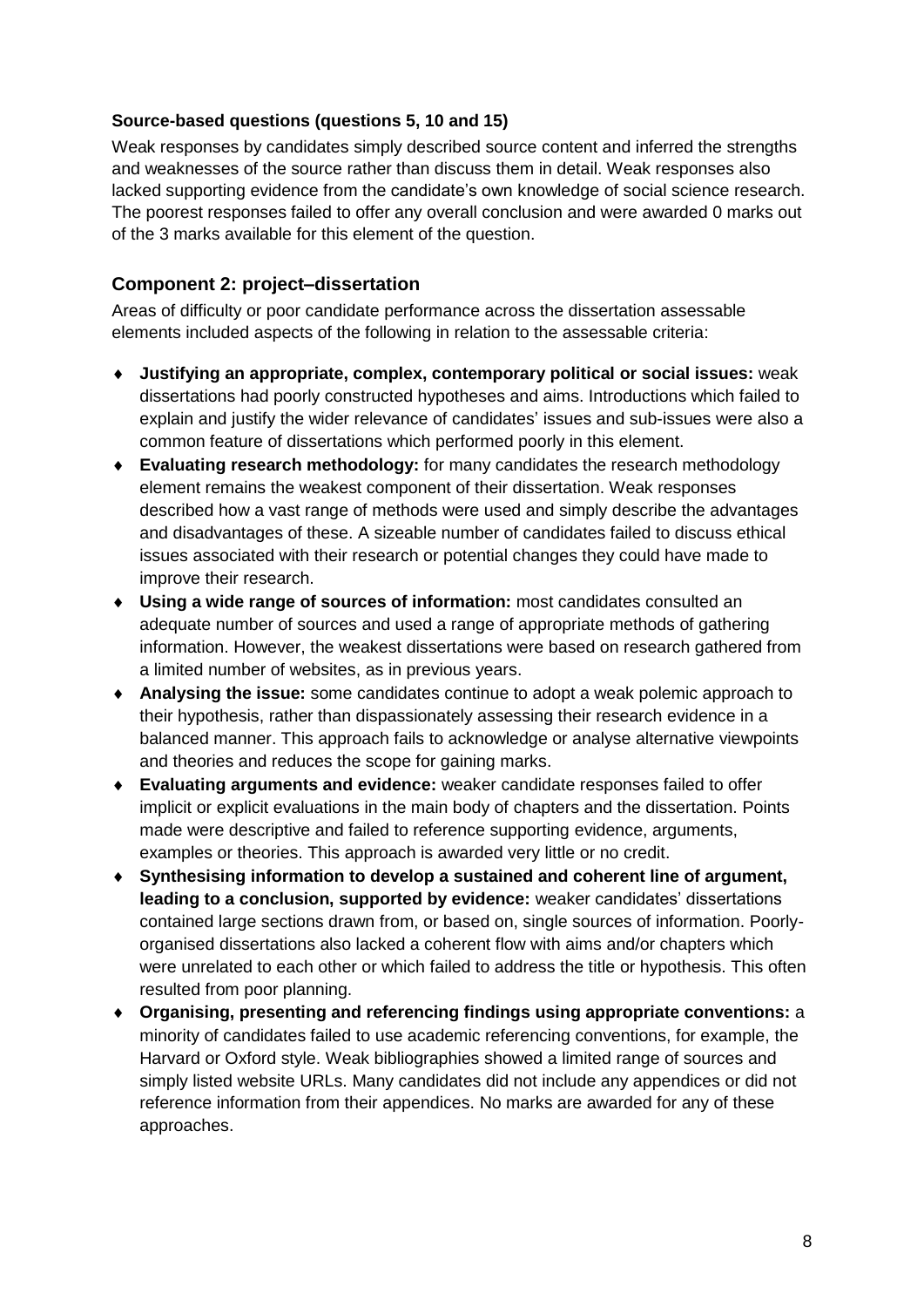**Exceeding the maximum word count (5,000 words with 10% toleration):** a small number of candidates incurred a penalty for exceeding the maximum word allowance, as in previous years.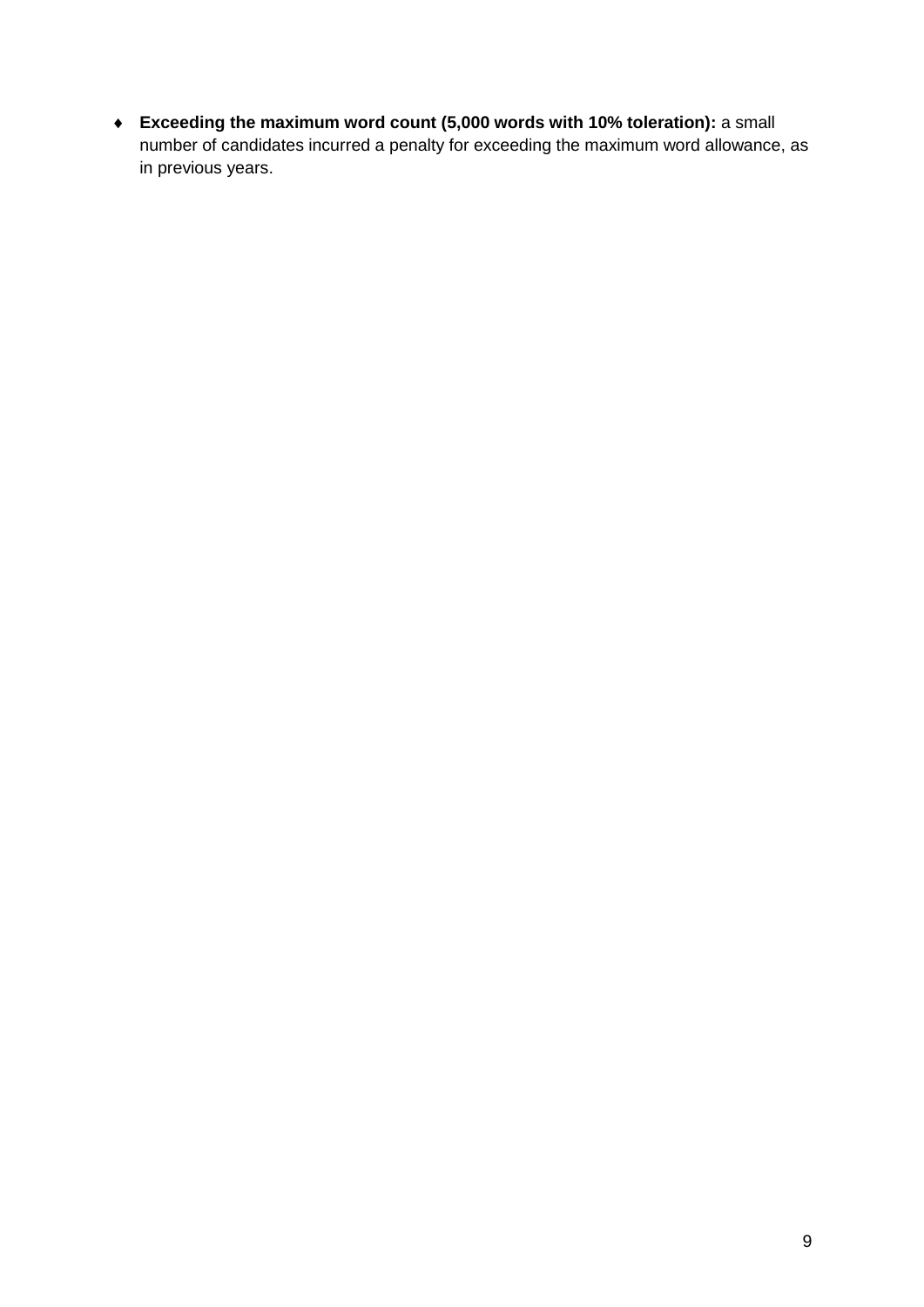## **Section 3: advice for the preparation of future candidates**

Teachers and lecturers should ensure all candidates have access to, and are familiar with, the relevant supporting documentation for Advanced Higher Modern Studies. Teachers and lecturers should also ensure that all candidates are fully informed and familiar with the assessable criteria used for the range of question types across the question paper and the project-dissertation.

#### **Component 1: question paper**

#### **Extended-responses**

Teachers and lecturers should ensure that teaching and course coverage involves adequate coverage of an international comparator country or countries. Careful consideration should be given by centres as to how courses are constructed to support candidates in adapting to this comparative element.

Candidates should be encouraged to 'do something' with their knowledge by applying it to the question set. Candidates should focus on answering the questions and avoid attempting to turn the question to pre-prepared essay responses.

Extended-responses should address alternative sides of the argument with in-depth analysis and synthesis, drawing a variety of information together in support of points. Candidates should be supported and encouraged to use contemporary evidence or exemplification to support analysis and evaluation in extended-responses. Any conclusion should justify the candidates' judgement and give reasons for rejecting alternative viewpoints rather than summarise previous points explored in the main body.

#### **Research methods questions**

Teachers and lecturers should aim to prepare candidates adequately by ensuring that the key research methods outlined in the course assessment specification are covered in their courses. Candidates should have the opportunity to practically apply methods as part of their project–dissertation research or as part of the course to gain greater insight into the benefits, limitations and considerations that must be given to their use. Any study of research methods should aim to familiarise candidates with examples of application in academic studies, as this will support candidates' ability to offer exemplification in their question paper responses.

#### **Source-based questions**

Teachers and lecturers can support candidates by ensuring they are familiar with the assessable criteria for the source-based questions and that they have ample opportunity to practise answering these types of questions. Assessing sources of complex political or social information should form a routine part of any course.

Candidates should be discouraged from simply describing the source content or research methodology. Overall conclusions offering a clear judgement on the extent of the sources' trustworthiness must be made.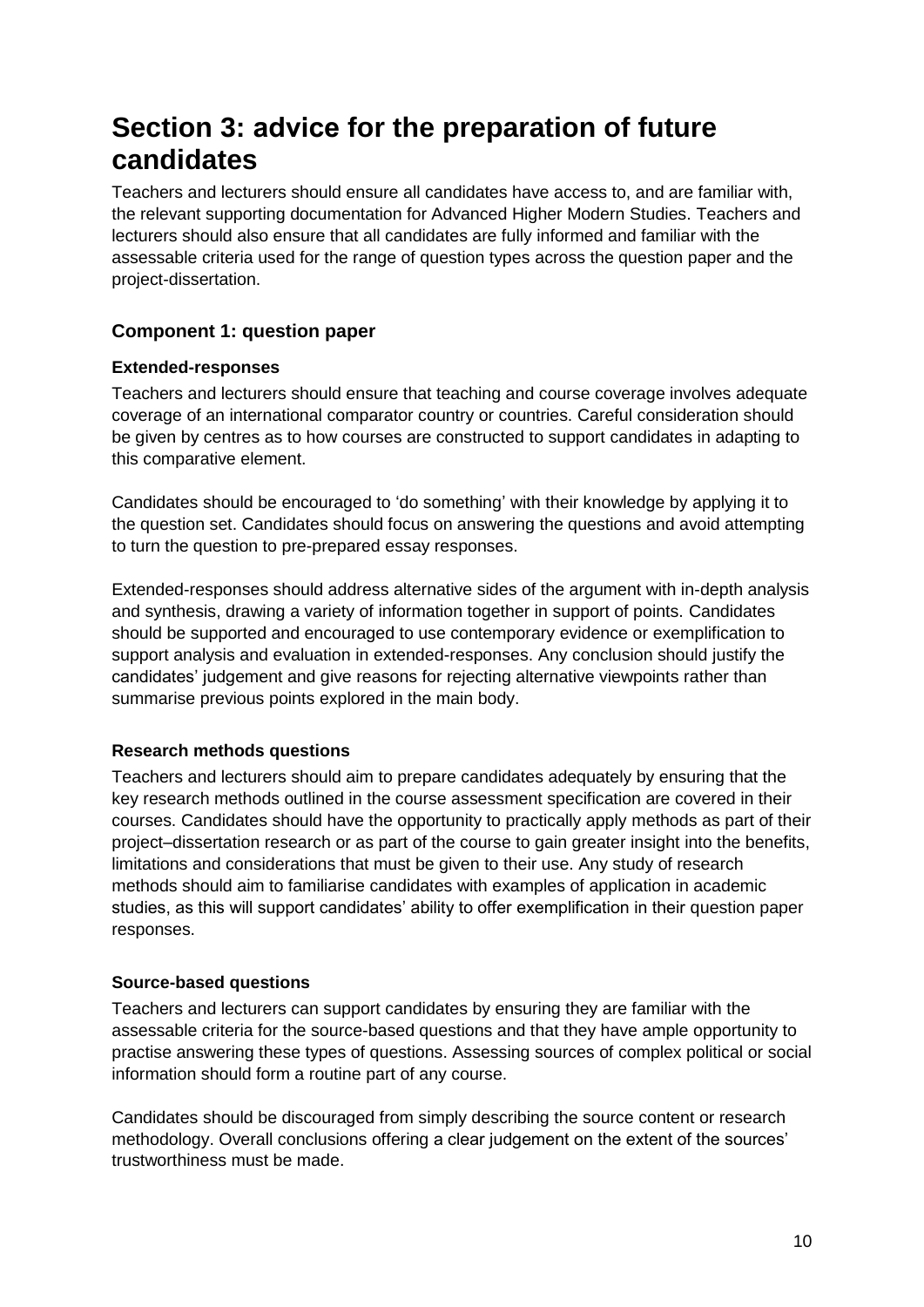#### **Component 2: project–dissertation**

Teachers and lecturers can assist candidates in the planning stage by ensuring they adopt an appropriate hypothesis and aims. Many centres make use of the 'approved list of dissertations' document available on the Advanced Higher Modern Studies subject page to support this process. However, it is perfectly valid for candidates to adapt or modify these as it relates to their issue of study. Candidates should also be supported to select their own dissertation titles if they wish to do so. Where centres are unsure about the hypothesis, title, or aims candidates have developed themselves, they can submit an Advanced Higher Modern Studies 'alternative titles for dissertations' form, also available on the subject page.

Teachers and lecturers should discourage candidates from framing aims using the stem 'To find out…'. Candidates should be directed to use questions or stems such as:

- ◆ To what extent...?
- ◆ To analyse...
- ◆ To examine...
- $\bullet$  To examine the extent to which...

Candidates should avoid simply describing their use of research methods and instead be directed to provide an evaluation of a select range of methods they used. Candidates should comment on benefits and limitations of the selected methods, comment on ethical issues of at least one method, and discuss ways in which their use of at least one method could have been improved on.

Candidates should aim to use a wide and varied range of sources of information. Secondary resources can involve a wide range of sources and may include academic texts, journals, newspapers, websites, documentaries and other audio or visual sources. Primary research is not mandatory for the dissertation, but it can enhance research and offer further insight or perspectives on issues.

Candidates should be directed to discuss and critically evaluate alternative views and theories as part of their dissertation.

Candidates should avoid summary conclusions and instead offer a conclusion to their dissertation which makes and supports a balanced and considered judgement on the issue.

Centres should adopt a 'house' style of referencing which supports candidates taking a consistent approach. Candidates can be directed to dissertation exemplification on the Modern Studies section on SQA's Understanding Standards website to see a range and quality of approaches to this.

Appendices are crucial evidence of the candidate's research process. For example, interview transcripts, letters and/or e-mails sent and received, and survey results can be included. Candidates who only conduct secondary research should be encouraged to include appendices also, for example, statistical or graphical information that they analyse, evaluate and integrate into the main body of their dissertation. Teachers and lecturers should advise candidates that the marks available for appendices are only awarded if evidence from them is referenced and used in the main body of the dissertation.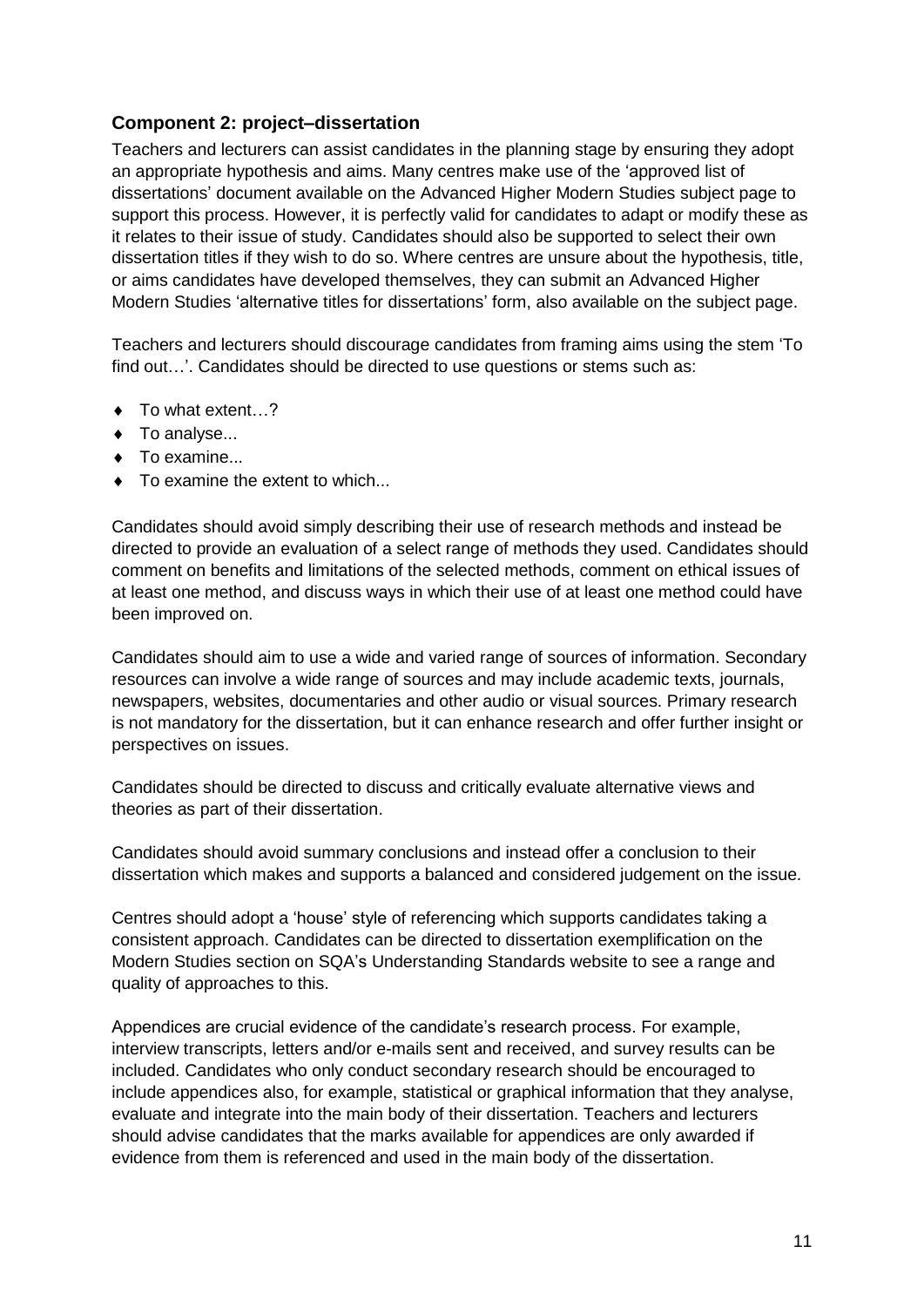Teachers and lecturers should inform candidates that dissertations must be within the maximum word count (5,000 words plus 10% toleration) and ensure proofreading of dissertations is undertaken before final submission.

Teachers and lecturers should encourage candidates to produce their final dissertations using the following conventions:

- ◆ size 12 font
- $\bullet$  1.5 line spacing
- single-side printing
- a word count per chapter included
- ◆ an overall word count included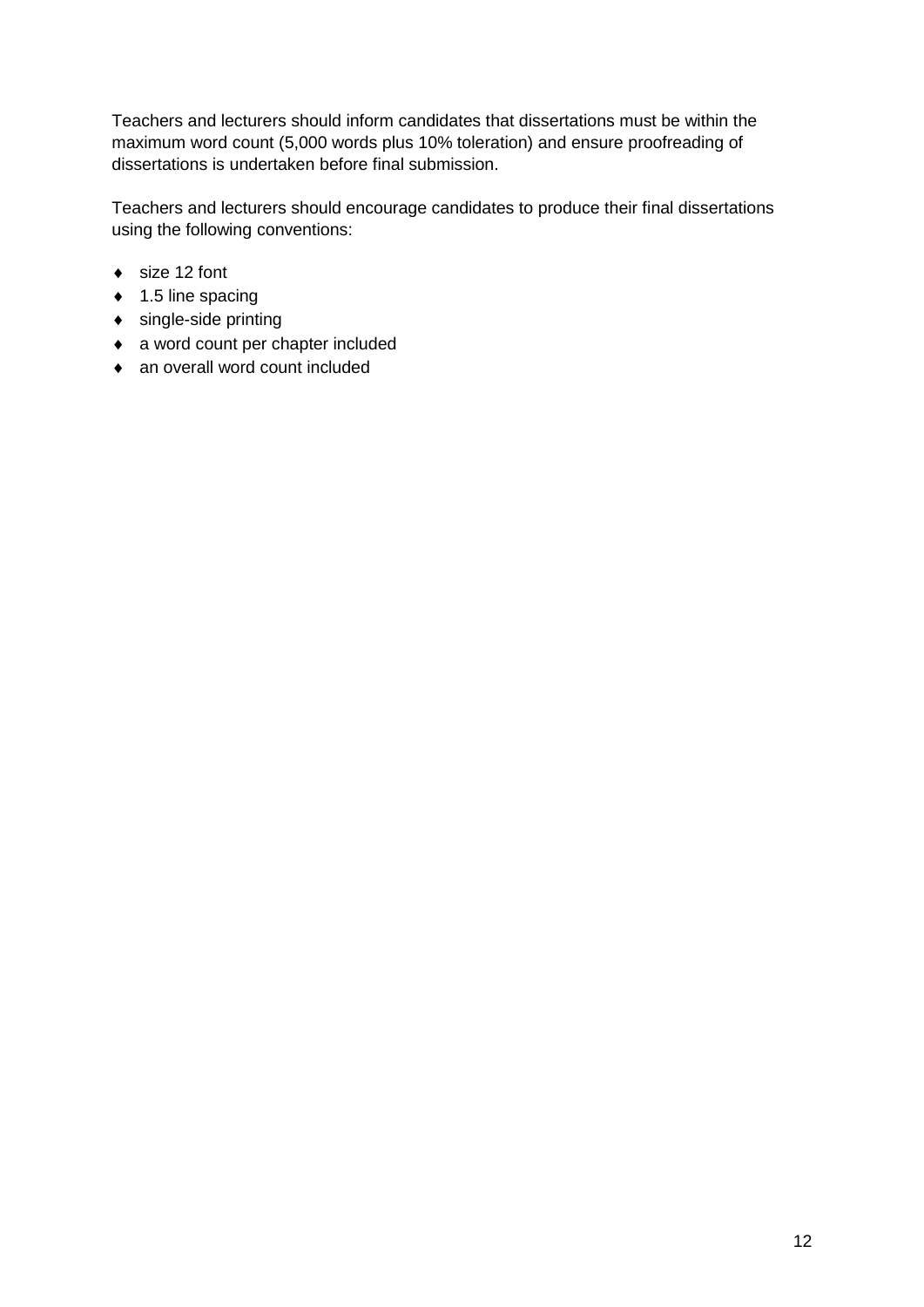## **Grade boundary and statistical information:**

## **Statistical information: update on courses**

| Number of resulted entries in 2017 | 861 |  |
|------------------------------------|-----|--|
|                                    |     |  |
| Number of resulted entries in 2018 | 841 |  |

## **Statistical information: performance of candidates**

### **Distribution of course awards including grade boundaries**

| Distribution of course<br>awards |       | Percentage Cumulative % | Number of<br>candidates | Lowest<br>mark           |
|----------------------------------|-------|-------------------------|-------------------------|--------------------------|
| Maximum mark                     |       |                         |                         |                          |
| A                                | 24.9% | 24.9%                   | 209                     | 98                       |
| B                                | 28.4% | 53.3%                   | 239                     | 84                       |
| C                                | 24.9% | 78.1%                   | 209                     | 70                       |
| D                                | 9.8%  | 87.9%                   | 82                      | 63                       |
| No award                         | 12.1% | ٠                       | 102                     | $\overline{\phantom{0}}$ |